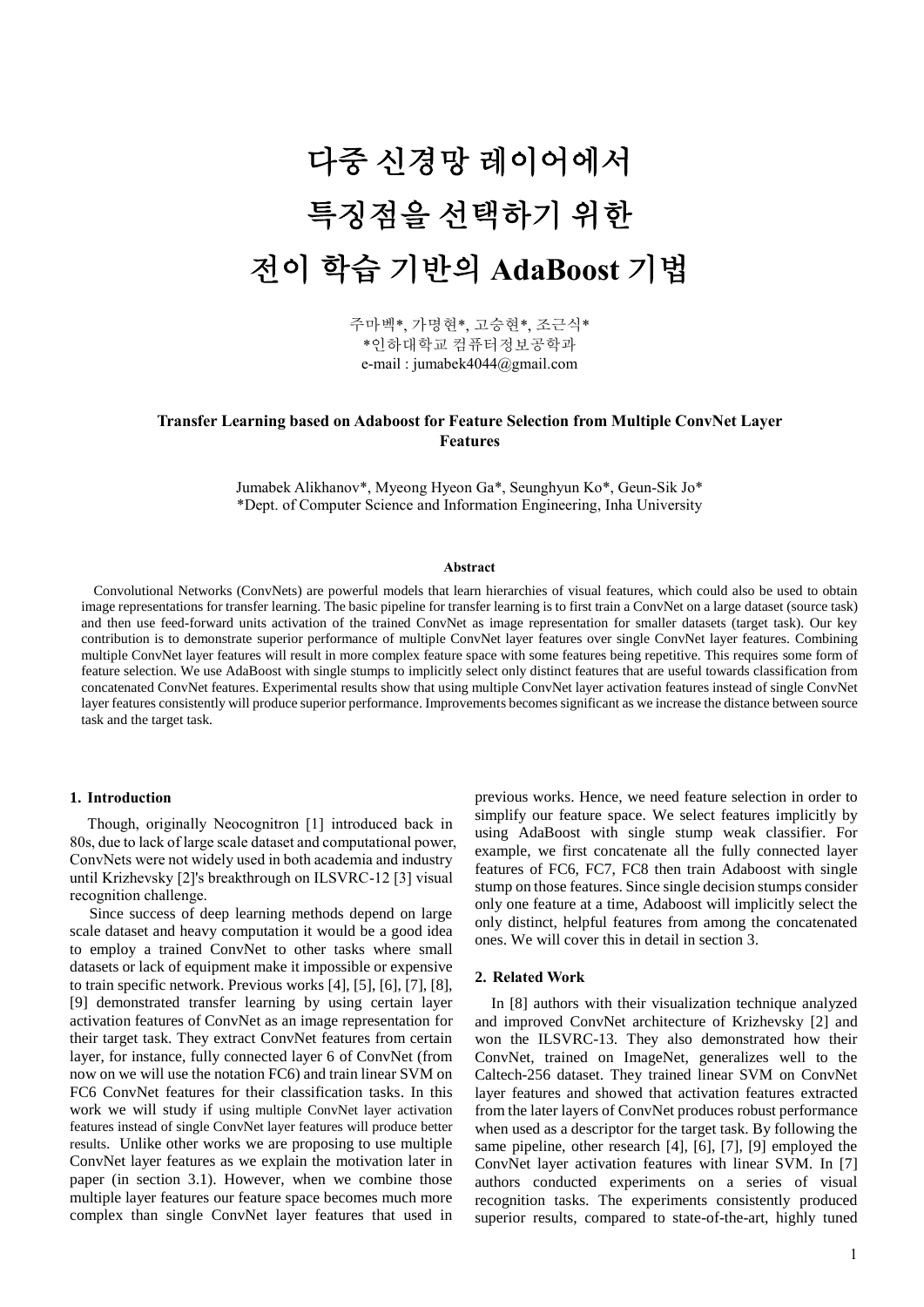methods that use conditional handcrafted features like SIFT, HOG and LBP. They demonstrated that simple augmentation techniques, such as jittering, boost performance significantly. In all of these works linear SVM with single ConvNet layer features is employed. However, in our work we intend to improve performance by combining multiple ConvNet layers. In other words, we concatenate multiple ConvNet layer features in order to obtain better image representation. Since we concatenate multiple ConvNet layer features, resulting feature space will become more complex as many features are repetitive. This makes some form of feature selection necessary. We use AdaBoost with single stump weak learner to tackle the problem of feature selection.

# **3. AdaBoost with Single Stumps as Feature Selector Classifier**

In this section we will give the motivation for why one has to consider combining multiple ConvNet layers and rationale for choosing AdaBoost as a classifier.

# **3.1 ConvNet Layer Descriptions in Transfer Learning**

 Different ConvNet layers address the various aspects of signal. There is a difference of layers when describing images in transfer learning. This characteristic surely affects the performance of transfer learning. To illustrate the notion of difference of ConvNet layers in describing images, consider a simple example. Assume we have dataset D, with five test images in its test set (Dtest={"cat", "dog", "horse", "sheep", "camel"}), which we want to classify. Suppose we train two classifiers for dataset D: i) classifier "C6" on FC6 features (remember that FC6 stands for activations of the fully connected layer 6 of the ConvNet), ii) classifier "C7" on FC7 features. Assume that "C6" predicts "cat", "dog", "horse" test images correctly while "C7" gives correct predictions for "cat", "horse" and "sheep" test images. From the prediction results, we can conclude that FC6 features are good at describing an image of "dogs" whereas FC7 features are good at describing images of "sheep". Now, if we were to combine these two FC6 and FC7 ConvNet features in some 'clever way', we would get the correct classification for the test images "cat", "dog", "horse", and "sheep". In this way, a combined multiple ConvNet layer features would perform better (4 out of 5) than single ConvNet layer activation features (3 out of 5). An insight one can obtain from this example is that we have to take into account ConvNet layers' difference in describing images when we do transfer learning in order to fully transfer ConvNet learning. Once we know that next step is to combine those ConvNet layer features so that we can transfer learning of the ConvNet in a more complete fashion comparing to learning that would be transferred with single ConvNet layer features

## **3.2 Feature Selection**

 While the behavior of ConvNet layers differs (see section 3.1), that does not mean all of the 4096-dimensional features of FC6 encode distinct characteristics of an image with respect to the other 4096-dimensional features of FC7. Rather, small number of features from FC6 and FC7 together would form a complementary features. For instance, let us say only 3000 features out of 8192 are useful and distinct. This means when we concatenate those two fc6 and fc7 ConvNet layers to get the final 8192-dimensional feature descriptor we will get a somewhat better image description compared to using single ConvNet layer features. But most of the features will be repetitive and not helpful towards describing an image. As a matter of fact some features might even become a noise. Since not all of the combined features are helpful for describing the image, we face the problem of selecting only those distinct, helpful features. In other words, we need to find some method that will select only the features from among 8192 dimensional features that are helpful for classification. For both to train a classifier and to select only helpful features, we use AdaBoost with single decision stumps being a weak classifier. Decision stumps select the best feature that will decrease the loss with respect to the current weights that calculated by AdaBoost. In other words in each step decision stump will select the best feature and a threshold that will give the highest classification accuracy. This way, AdaBoost with single decision stumps will implicitly select only those distinct and helpful features from among the 8192-dimensional features. Hence, we use AdaBoost with single decision stumps weak learner to take advantage of multiple ConvNet layer features. Note that, for clarity we showed a situation when we concatenate only two FC6 and FC7 layer features, however in our experiments we use three fully connected layer features as our image representation.

# **4. Results**

Our experiments intend to compare the performance of multiple ConvNet layer features against single ConvNet layer features. As covered in section 3 AdaBoost with single stumps will implicitly select the only 'good' features among combined ConvNet layer features and also from single ConvNet layer features. Table 1 represents the experimental results for three standard classification datasets. First three rows corresponds to classification accuracy when single ConvNet layer features are used. Last row displays the results for concatenation of three fully connected layers of the ConvNet. In Both cases AdaBoost with single stumps is trained as a classifier and implicit feature selector. Datasets are ordered from left to right based on the distance between them and the source task (ILSVRC-12) dataset. Among our datasets Caltech-256 [10] is the closest to target task dataset which is ILSVRC-12 in our case (see section 4.2). Because it contains 256 common real world objects where many of them exists in ILSVRC-12 as well. SUN397 [12] on the other hand, furthest dataset among those three. Because it contains scenes not the objects. The pattern one can notice from Table 1 is that as the distance between source task and target task grows improvement in performance that we achieve from multiple ConvNet layer features increases.

#### **4.1 Datasets**

Experiments are conducted on Caltech-256 [10], VOC07 [11] and SUN397 [12] standard classification datasets.

1) *Caltech-256*: Contains around 30K image for 257 categories, including a cluttered category. Each category consists of at least 100 images. Following the lead of [13], we split the dataset by taking 60 images from each class for training set, and the rest for the test set.